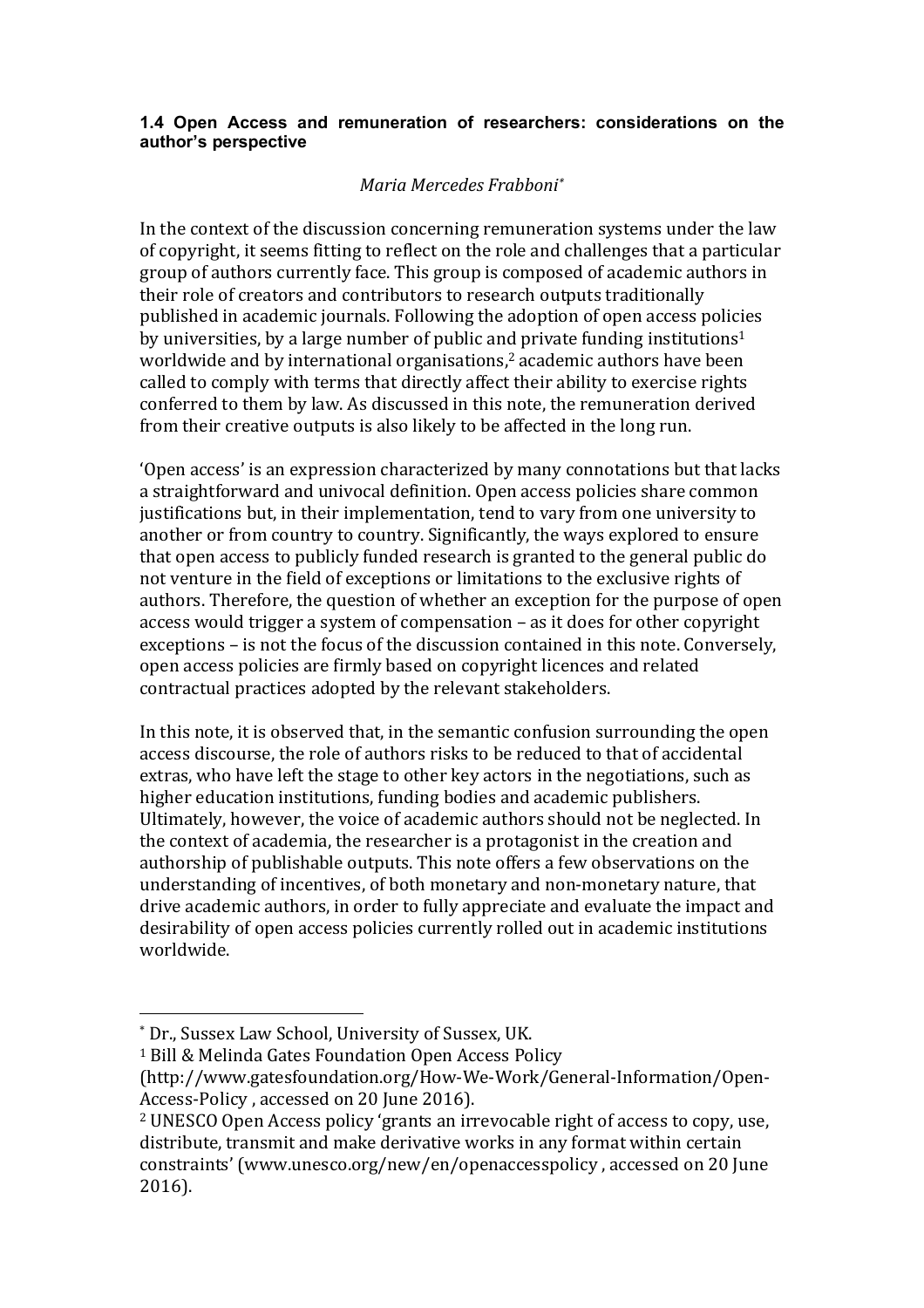# **I. Justification for Open Access to scholarly publications**

The focus of formal open access requirements is publicly funded research, but the approach to open access taken by funding bodies could extend beyond this scope. When research is supported by public funds, the awarding body is called to justify how those funds are spent. The main argument is that the public, as indirect contributor to research funding (e.g. via taxation), should obtain access to the relevant outputs generated by such research. In this sense, research outputs would be fully accessible as public goods, presenting non-exclusionary and non-rival characteristics. In this context, 'Free licenses attempt to draw lines to nurture and protect free culture'.<sup>3</sup>

Accordingly, the European Commission illustrates this approach in the following terms: 'The vision underlying the Commission's strategy on open data and knowledge circulation is that information already paid for by the public purse should not be paid for again each time it is accessed or used, and that it should benefit European companies and citizens to the full'.<sup>4</sup> This logic naturally encourages to associate the terms 'open' with the term 'free'. Nevertheless, these two terms have quite different meanings when addressing the matter of remuneration due to authors. While monetary and non-monetary incentives characterise the work of an academic author, it is important to emphasise that the production of publishable academic outputs is not cost-free, $5$  for individual contributors, the academic institutions to which they belong, the university libraries that host their content and especially in the eyes of the funding institutions that award grants to applicants.

A disambiguation, however, ought to be highlighted here. In theory, 'free access' refers to the notion of unrestricted entry. Initially, it does not trigger issues related to the re-use of content. Conversely, the concept of 'open access' as currently developed, seeks to ensure that re-use is allowed in the widest and most flexible manners.

In this discourse, researchers are described, for example, as 'generators of research papers'.<sup>6</sup> It is possible that some authors and copyright communities

<sup>&</sup>lt;sup>3</sup> V Grassmuck, 'Towards a New Social Contract: Free-Licensing into the Knowledge Commons', in L Guibault and C Angelopoulos (eds.), Open Content *Licensing* – *From Theory to Practice* (Amsterdam University Press, Amsterdam, 2011), p. 48.

<sup>&</sup>lt;sup>4</sup> European Commission, Communication 'Towards better access to scientific information: Boosting the benefits of public investments in research', 17 July 2012, COM(2012) 401 final, p. 4.

<sup>&</sup>lt;sup>5</sup> For reference, see T Dreier, 'Overview of Legal Aspects in the European Union' in J M Asanu and P F Uhlir (eds.), *Open Access and the Public Domain in Digital Data and Information for Science* (The national Academies Press, Washington DC, 2004), p. 20.

<sup>&</sup>lt;sup>6</sup> Research Councils UK, 'RCUK Policy on Open Access and Supporting Guidance', (8th April 2013), p. 2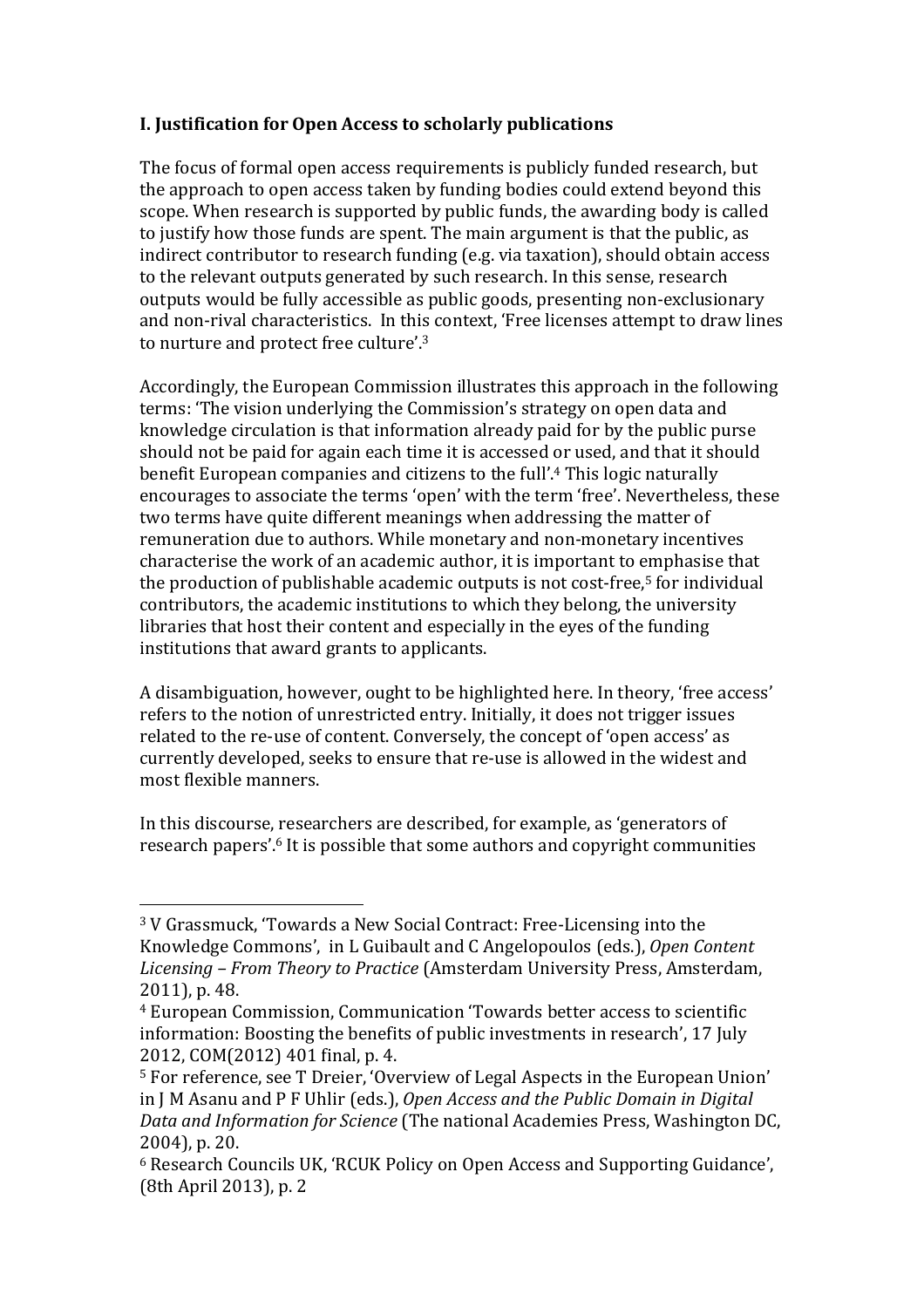feel uncomfortable with this description. Moreover, this approach does not reflect the inevitable and significant variations that exist in attitudes to academic publishing in different disciplines.<sup>7</sup>

To add to this picture, it is acknowledged that higher education institutions are key players in the process of adoption and implementation of open access policies. They employ a large number of academic authors. With their libraries, they are also the designated holders of large-scale repositories, which facilitate access to publicly funded research. Often, university libraries have been called to coordinate the activities necessary to ensure that authors comply with open access policies when required. Accordingly, '[l]ibraries play an essential role in open access developments by their expertise in building infrastructure, in creating user-friendly services of high quality and in securing long-term access... Open access has... changed the profile of academic and research libraries. National libraries are involved in developing national open access policies and supporting national research infrastructures and open access to cultural heritage. Public libraries disseminate open access content targeted for their users'. 8

## II. The rationale and implementation through 'green' and 'gold' open access

In order to fulfil the aims and objectives of open access policy, access to research outputs is not the only requisite. Funding bodies also require the possibility for users to be able to re-use freely accessible content for example by 'right to copy, distribute, search, link, crawl, and mine'.<sup>9</sup> On this basis, two main publishing models have been elected as the preferred routes to comply with open access requirements, with slight variations that are specific to each funding body or other institutions involved in the process.

The Green route consists in self-archiving research outputs in institutional repositories, such as those set up by universities. The archived document submitted to the repository by a researcher should be the final peer-reviewed

<sup>(</sup>http://www.rcuk.ac.uk/documents/documents/rcukopenaccesspolicy-pdf/ , accessed on 20 June 2016).

<sup>&</sup>lt;sup>7</sup> Evidence based results on this matter are discussed, for example, in T Eger, M Scheufen and D Meierrieks, 'The determinants of open access publishing: survey evidence from Germany', (2015) European Journal of Law and Economics, Volume 39, Issue 3, pp. 475-503.

<sup>&</sup>lt;sup>8</sup> International Federation of Library Association, 'IFLA Statement on open Access' (18 April 2011)

<sup>(</sup>http://www.ifla.org/files/assets/hq/news/documents/ifla-statement-on-openaccess.pdf, accessed on 20 June 2016).

<sup>&</sup>lt;sup>9</sup> European Commission DG for Research and Innovation, 'Guidelines on Open Access to Scientific Publications and Research Data in Horizon 2020' (Version 2.1) (15 February 2016), p.2

<sup>(</sup>http://ec.europa.eu/research/participants/data/ref/h2020/grants\_manual/hi/ oa\_pilot/h2020-hi-oa-pilot-guide\_en.pdf, accessed on 20 June 2016).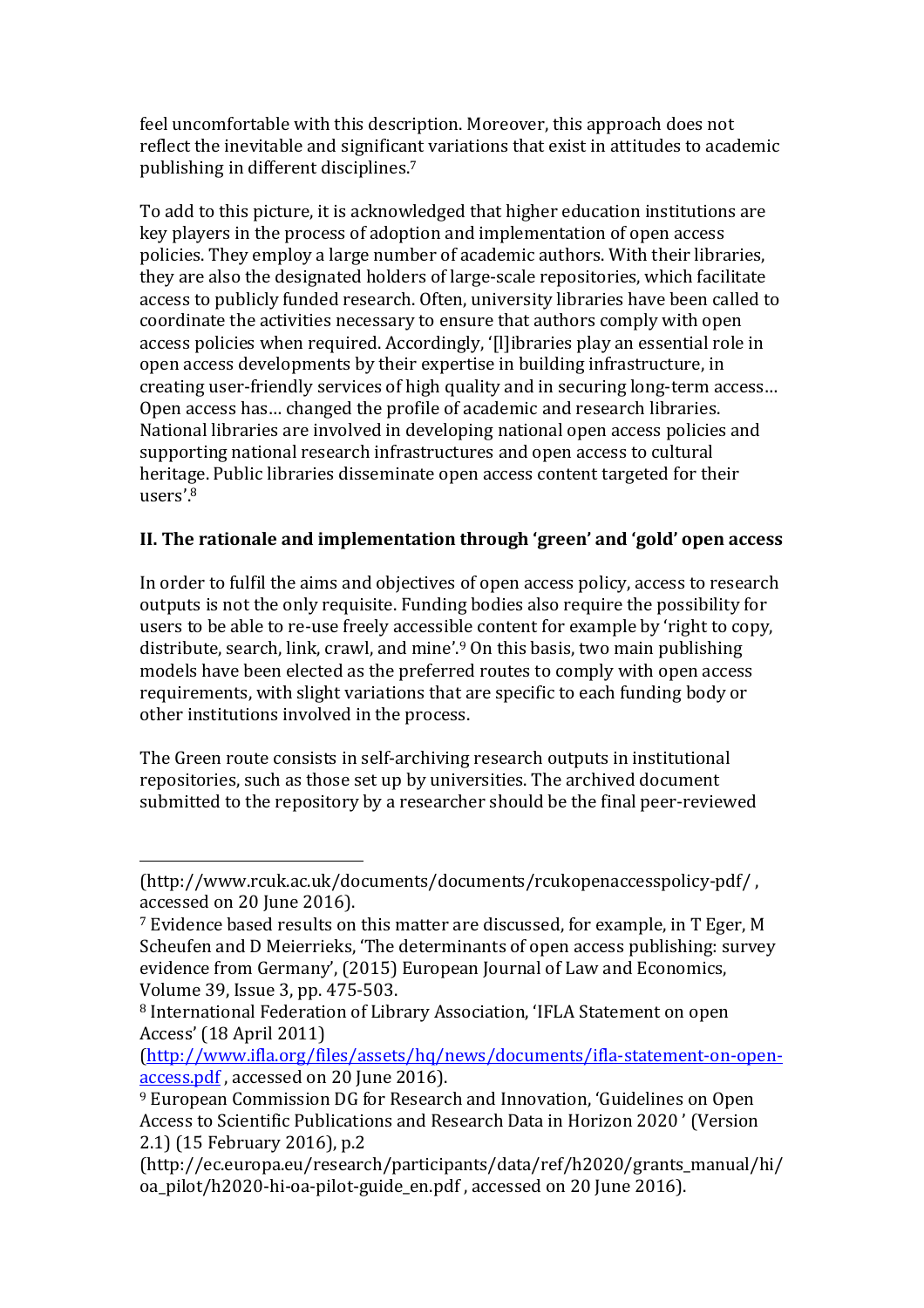version as accepted by the publisher. An embargo period may apply but, after that period expires, the content should be freely available to everyone.<sup>10</sup>

Via the Gold route, a publisher offers access to the relevant research output immediately and free of charge. However, behind this system, there is a nexus of agreed terms which often entail the payment of fees known as 'article processing charges' (APCs). Effectively, APCs are sums transferred to publishers, which determine the flexible availability of content in compliance with open access policies. APCs are often a budgeted component for funded research projects, so that when the time of publication arrives, researchers will be in the position to be compliant with the open access requirements contained in the agreements they signed with the funding institution. Especially in a time of transition and adaptation of publishing business models, several university libraries, schools and departments have set aside monies to ensure that also non-funded researchers could be given the opportunity to publish outputs under open access conditions. 

With the Gold route, several publishers have chosen to use Creative Commons Attribution Licences (CC-BY), which allow third parties to copy, 'distribute, remix, tweak, and build upon' the work, as long as the author is credited.<sup>11</sup> Significantly, this permits non-commercial and commercial re-use of the output in question. Moral rights remain unaffected under this licence.<sup>12</sup>

The Gold route is preferred by some funding institutions<sup>13</sup> for the immediate and unrestricted nature of the access guaranteed by the publisher. This aspect is noteworthy because it highlights the persistent confusion between free and open forms of access. Remuneration, in fact, remains a key factor of copyright licensing.

### **III. Scope**

 

Three examples I include in this note will briefly illustrate the possible scope of open access policies.

Under the European Commission's FP7<sup>14</sup> Grant Agreement, which can be considered a precursor of the current Horizon 2020 model discussed below, the requirement was for beneficiaries to 'deposit an electronic copy of the published version or the final manuscript accepted for publication of a scientific publication relating to [results, including information, whether or not they can

<sup>&</sup>lt;sup>10</sup> Research Councils UK, 'RCUK Policy on Open Access and Supporting Guidance'  $(\text{fn } 7)$ , p. 6.

<sup>&</sup>lt;sup>11</sup> Creative Commons Attribution 4.0 International (CC BY 4.0).

<sup>&</sup>lt;sup>12</sup> On this aspect, see, however, C. Scollo Lavizzari, in this book, at p. 351.

<sup>&</sup>lt;sup>13</sup> This is the case of Research Councils UK ('RCUK Policy on Open Access and Supporting Guidance' (fn 7), p. 1 and p. 6).

 $14$  The 7th Framework Programme funded European Research and Technological Development from 2007 until 2013.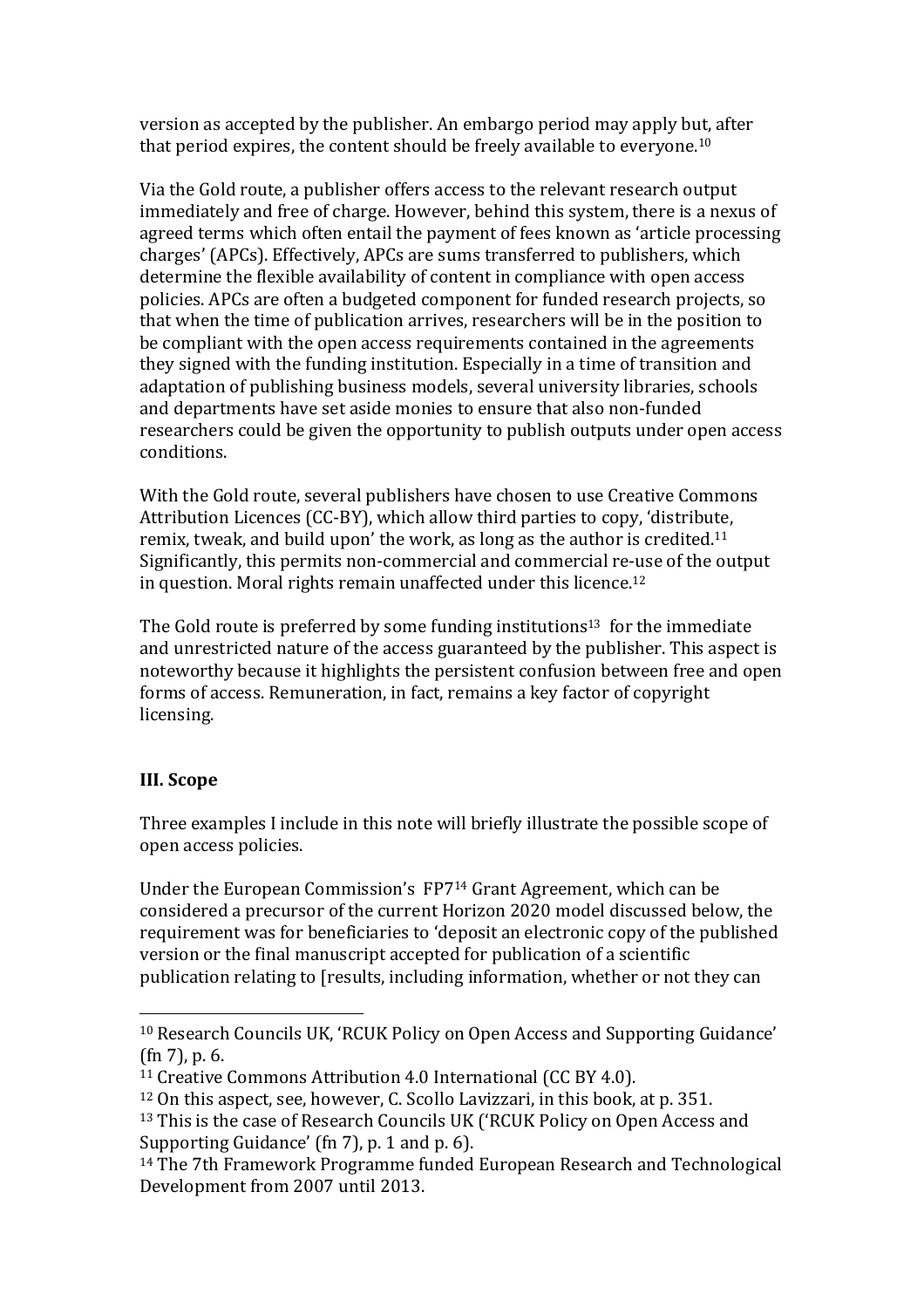be protected, which are generated under the project] published before or after the final report in an institutional or subject-based repository at the moment of publication.'<sup>15</sup> Beneficiaries were required 'to make their best efforts to ensure that this electronic copy becomes freely and electronically available to anyone through this repository'<sup>16</sup> in line with the Green or Gold routes illustrated above.

The Horizon 2020 Model Grant Agreement sets stricter and more specific requirements: '[e]ach beneficiary must ensure open access (free of charge, online access for any user) to all peer-reviewed scientific publications relating to its results.'<sup>17</sup> In comparison to the FP7 Agreement, here the Commission preferred not to rely uniquely on the 'best effort' of beneficiaries. However, the requirement specifically refers to 'peer-reviewed scientific publications' relating to the results of the project,<sup>18</sup> and not to the wider array of results generated under a project.

Research Councils UK indicates that its 'policy covers all peer-reviewed research and review articles normally published in academic journals or conference proceedings, and which acknowledge Research Council funding. The policy does not cover monographs, books, critical editions, volumes and catalogues, or forms of non-peer-reviewed material. However, RCUK encourages authors of such material to consider making them Open Access where possible.'<sup>19</sup> According to this policy, an author is afforded more freedom as to the licensing conditions when he or she decides to publish a monograph or an edited book.

The Horizon 2020 Grant Agreement contains an obligation for the successful grant applicant to disseminate the results of the research funded under this scheme. The Grant Agreement reads as follows: 'Unless it goes against their legitimate interests, each beneficiary must  $-$  as soon as possible  $-$ 'disseminate' its results by disclosing them to the public by appropriate means (other than those resulting from protecting or exploiting the results), including in scientific publications (in any medium)'.<sup>20</sup> From an author's perspective, this

<sup>&</sup>lt;sup>15</sup> This was the case also under the FP7 scheme (European Commission, 'FP7 Grant Agreement – List of Special Clauses' (Version 4, 14 February 2012), Clause 39 (http://ec.europa.eu/research/participants/data/ref/fp7/100308/reaspecial-clauses\_en.pdf, accessed on 20 June 2016). <sup>16</sup> *Ibid.*

 $17$  European Commission, 'H2020 General Model Grant Agreement – Multi, Version 2.1., 1 October 2015, Article 29(2)

<sup>(</sup>http://ec.europa.eu/research/participants/data/ref/h2020/mga/gga/h2020 mga-gga-multi en.pdf, accessed on 20 June 2016). <sup>18</sup> *Ibid.*

<sup>&</sup>lt;sup>19</sup> Research Councils UK, 'RCUK Policy on Open Access and Supporting Guidance' (fn 7), p. 4. See also G Crossick, 'Monographs and Open Access', a report prepared for the Higher Education Funding Council for England (January 2105).

<sup>&</sup>lt;sup>20</sup> European Commission, 'H2020 General Model Grant Agreement - Multi, Version 2.1., 1 October 2015, Article 29(1)

<sup>(</sup>http://ec.europa.eu/research/participants/data/ref/h2020/mga/gga/h2020 mga-gga-multi en.pdf, accessed on 20 June 2016).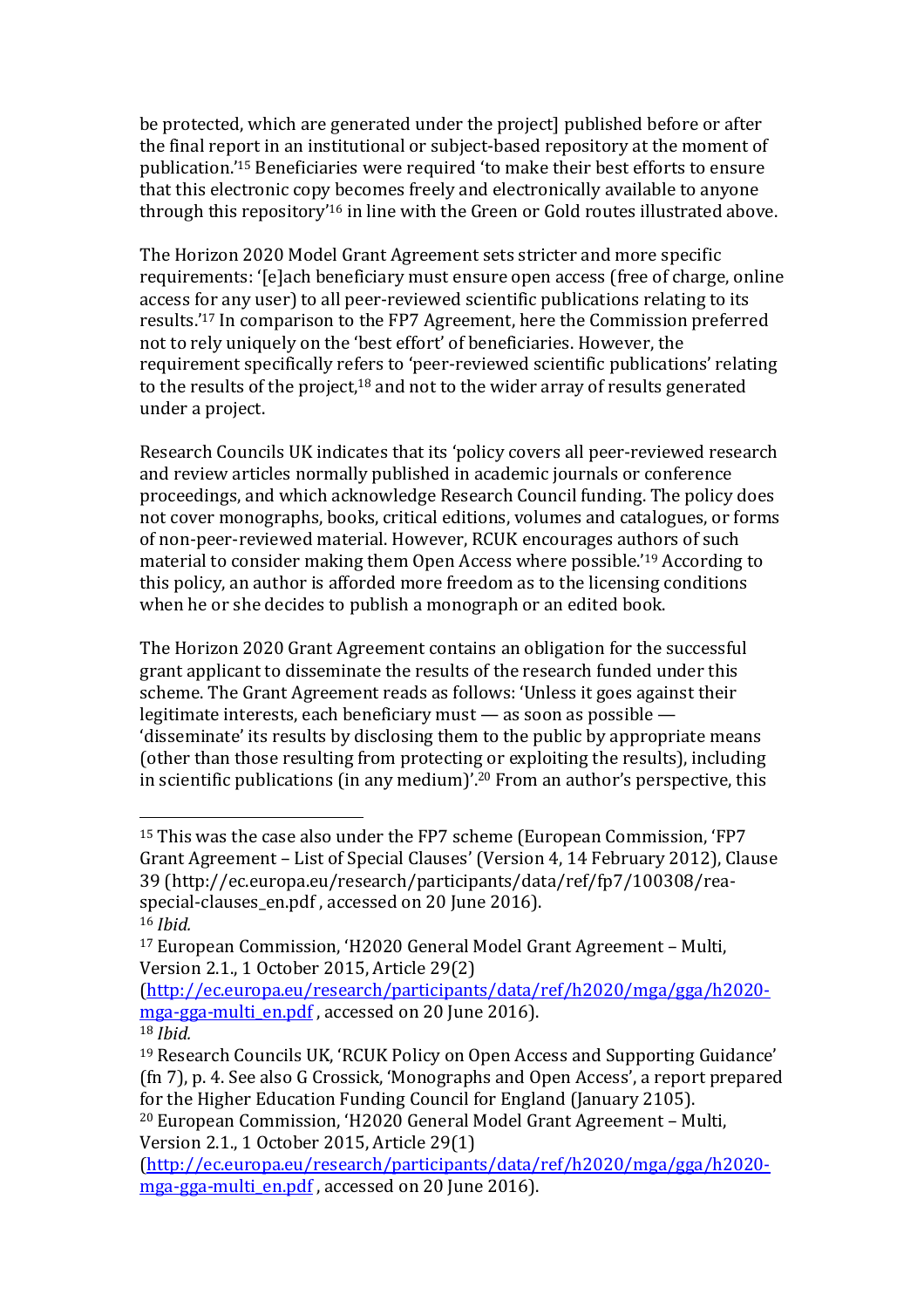note illustrates how a legitimate question can be raised as what constitutes a beneficiary's legitimate interest.

The mandatory nature of open access in H2020 marks a significant change from the FP7 scheme. The effectiveness of dissemination of research results funded by H2020 will also be enhanced by the 'Pilot Action on Open Research Data'. This affects beneficiaries in certain strands of the H2020 scheme and works accordingly to a policy of ' open access as the default mode (but including an opt-out option) and obligatory data management plans'.21 A Data Management Plan can be considered as a further supporting tool to ensure the widest possible dissemination of results through accurate budgeting.<sup>22</sup>

A researcher's decisions to divulge or publish content appear to be safeguarded under grant model contracts. This point is of significance in countries where this is recognised as a moral right belonging to the author (such as France) as well as in countries where the decision falls within the realm of the economic right of distribution (such as the UK). Accordingly, 'open access requirements in no way imply an obligation to publish results. The decision on whether or not to publish lies entirely with the grantees. Open access becomes an issue only if publication is elected as a means of dissemination'.<sup>23</sup>

#### **IV. Incentives**

 

Authors who have been offered the opportunity to enter into an agreement with a funding institution, in accordance with the contractual conditions illustrated in this note, have also been asked to reach a compromise between the possible requests of commercial publishers and the requirements with the terms of the grant agreement. It has been argued that room for negotiations with academic publishers is often limited, with authors 'confronted – as a pre-condition to the publication of their article – with the publisher's standard form agreement, according to which the author grants the latter a transfer of the rights on his work.<sup>'24</sup> However, a 'take-it-or-leave-it' approach is not a practice exclusively

<sup>&</sup>lt;sup>21</sup> European Commission, Communication 'On the Response to the Report of the High Level Expert Group on the Ex Post Evaluation of the Seventh Framework Programme', 19 January 2016, COM(2016) 5 final, p. 8.

<sup>&</sup>lt;sup>22</sup> European Commission (Directorate-General for Research & Innovation), 'Guidelines on Data Management in Horizon 2020', (Version 2.1, 15 February 2016)

<sup>(</sup>http://ec.europa.eu/research/participants/data/ref/h2020/grants\_manual/hi/ oa\_pilot/h2020-hi-oa-data-mgt\_en.pdf, accessed on 20 June 2016).

<sup>&</sup>lt;sup>23</sup> European Commission DG for Research and Innovation, 'Guidelines on Open Access to Scientific Publications and Research Data in Horizon 2020<sup>'</sup>, (Version 2.1) (15 February 2016), p.3

<sup>(</sup>http://ec.europa.eu/research/participants/data/ref/h2020/grants\_manual/hi/ oa\_pilot/h2020-hi-oa-pilot-guide\_en.pdf, accessed on 20 June 2016).

<sup>&</sup>lt;sup>24</sup> L Guibault, 'Owning the Right to Open Up Access to Scientific Publications', in L Guibault and C Angelopoulos (eds.), *Open Content Licensing – From Theory to Practice* (Amsterdam University Press, Amsterdam, 2011), p. 150.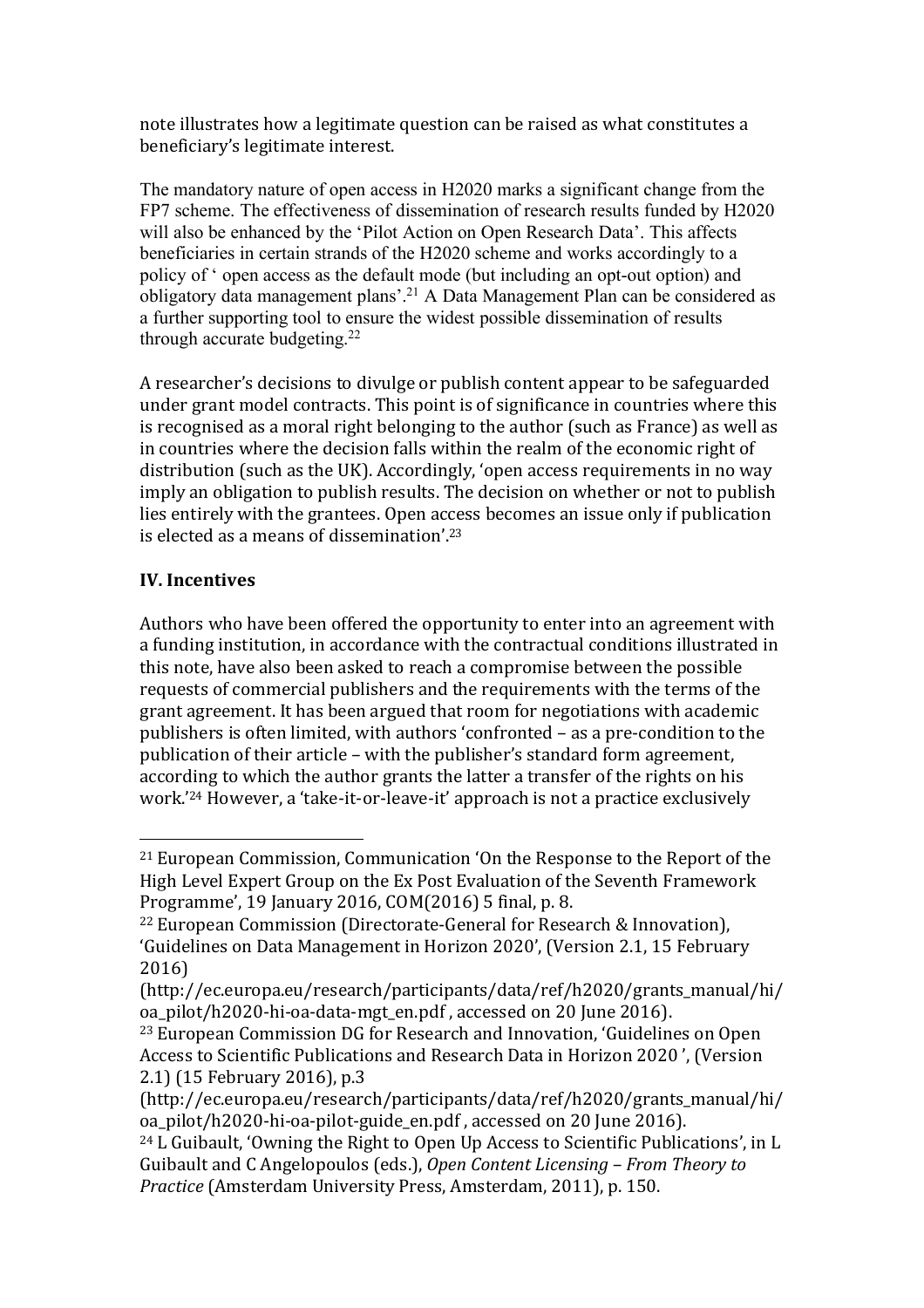adopted by publishers. Overall, the open access and copyright clauses of a standard form agreement by a funding institution impose precise conditions on the author. They may be seen as 'take-it-or leave-it' clauses themselves, whereby the author is asked to choose between being the beneficiary of a grant, or renouncing it. 

Overall, it could be said that the academic author finds himself or herself in between two 'take-it or leave-it' scenarios. Naturally, it would be highly desirable if these two sets of conditions did not develop in opposing directions, and the market was capable of evolving in a way that facilitated the alignment of aims and incentives of publishers and funding institutions. Could authors be the key to the resolution of this riddle? A process aimed at enhancing the effectiveness of open access to published research should engage with academic authors to fully appreciate the nature of the incentives and pressure that drive their choices.

In the relationship with commercial publishers, it is not a taboo for authors in certain disciplines to negotiate terms of publishing agreements, for example with regard to moral rights and royalty rates for monographs. But it is also accepted that, in certain disciplines more than in others, remuneration based on prestige and/or prospects of promotion is closely linked to the number of peer-reviewed articles published by an author and to the destination of such articles in terms of scientific ranking of the targeted journals. Economists have argued that '[p]restige is the currency of academia. Aside from the pure enjoyment of prestige, a scholar's chances for promotion, tenure, a higher salary, etc., increase with his or her prestige. Prestige comes from doing high-quality research'.<sup>25</sup> Also, '[p]ublication would bring... monetary benefits to academics even if academic copyright were eliminated... That academics in fact generally obtain only insubstantial or no royalty income from publishing yet they devote great effort to writing implies that the incentives to publish that are unrelated to copyright must be strong'.<sup>26</sup>

The monetary incentive is often dismissed as irrelevant to academics. However, it has been argued that 'free access and accessibility are somehow linked to pricing'.<sup>27</sup> Overall, it would be imprudent to dismiss the impact of copyright royalties for all academics. In response to the observation that 'in the scholarly journal publishing context, authors do not typically receive royalties or other payments based on the sale of copies of their articles',<sup>28</sup> here it is submitted that it would be preferable to obtain reliable evidence on actual earnings by such authors from schemes set up in order to distribute remuneration earned from

 $25$  M J McCabe and C M Snyder, 'The best business model for scholarly journals: an economist's perspective', Nature Web Focus, 16 July 2004.,

<sup>&</sup>lt;sup>26</sup> S Shavell, 'Should Copyright of Academic Works Be Abolished?', (2010) Journal of Legal Analysis, Vol. 2, Issue 1, pp. 316 - 317.

 $27$  T Dreier, Overview of Legal Aspects in the European Union' in J M Esanu and P F Uhlir (eds.), *Open Access and the Public Domain in Digital Data and Information Science* (The National Academies Press, Washington, D.C., 2004), p. 20.

 $28$  http://www.authorsalliance.org/2014/10/16/open-access-faq/, accessed on 20 June 2016).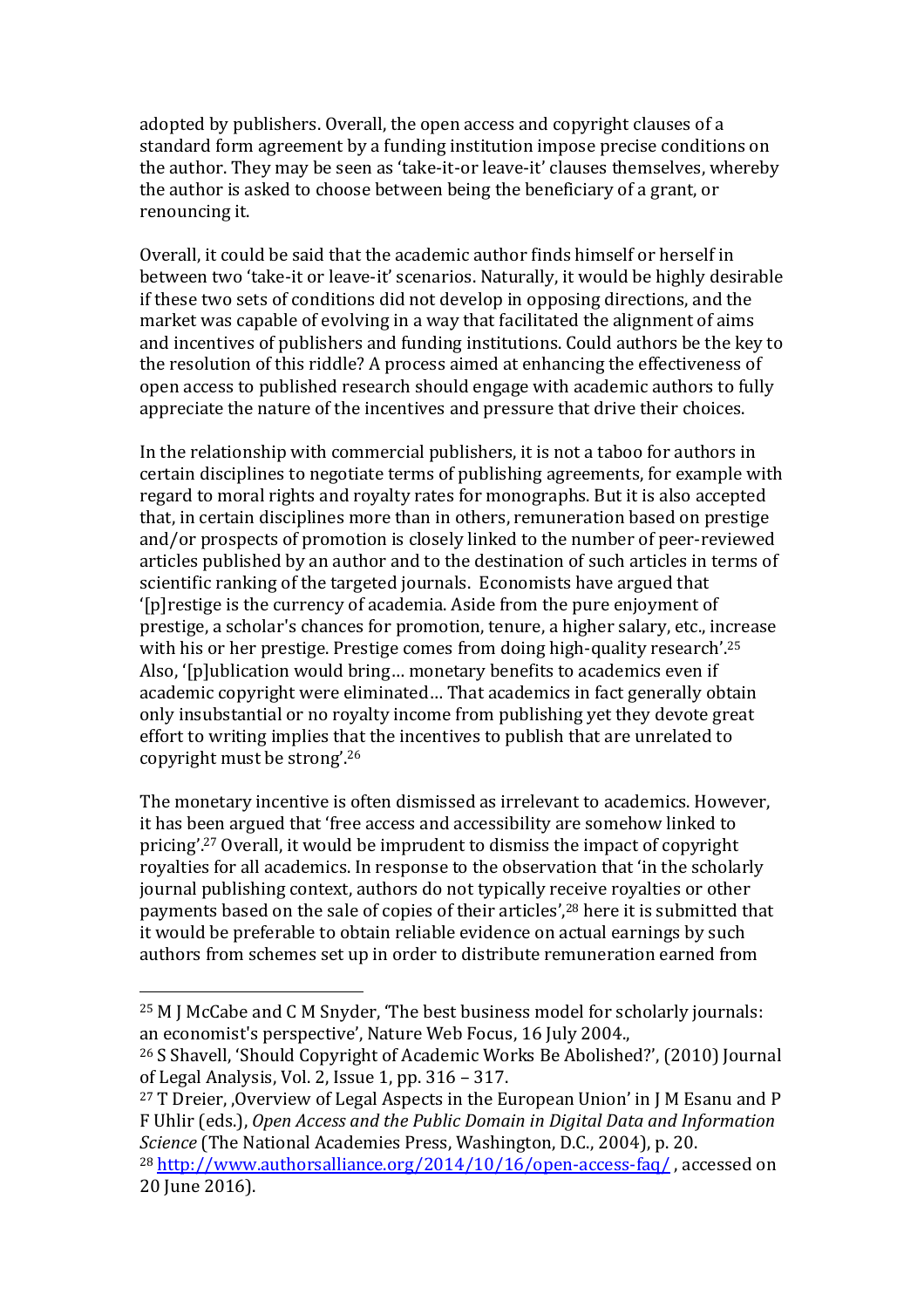academic publishing (including publishing in academic journals). Collecting societies – such as ALCS in the UK<sup>29</sup> – could provide valuable information to discover whether earnings derived by authors from the use of outputs published in academic journals are in fact a sizable amount.

## **V. Concluding observations**

 

The market of academic publishing is experiencing significant changes prompted *inter alia* by the requirements included in model agreements of funding bodies. Consultations are being held to ensure that the views of stakeholders are heard and evaluated in the process.<sup>30</sup> It is observed, however, that the recognition of the role of researchers as authors and beneficiaries of rights is limited, and minimal evidential consideration is given to the potential direct and indirect commercial value of academic publishing for individual researchers. The matter of the link between publishing attitudes and earnings is a multifaceted one, and largely unexplored.

Crucially, academic authors are individuals who work towards peer recognition through publishing. Open access policies interfere with publishing decisions and therefore have an effect on authors' decisions and incentives. It can be argued that the different treatment that is granted by model agreements set out for publications in social sciences subjects on the one hand and publications in hard sciences subjects on the other hand is partly an acknowledgement of the different market incentives that influence authors' decisions.<sup>31</sup> From this perspective, one can note the different embargo periods contained in the Horizon 2020 model agreement, to distinguish the requirements set for social sciences and humanities from those set for other disciplines.<sup>32</sup> If an embargo period applies, the Agreement establishes a maximum term of six months, which

<sup>&</sup>lt;sup>29</sup> Authors' Licensing and Collecting Society, 'The Business of Being an Author A Survey of Author's Earnings and Contracts' (April 2015)

<sup>(</sup>https://www.alcs.co.uk/Documents/Final-Report-For-Web-Publication-  $(2)$ .aspx, accessed on 20 June 2016).

<sup>&</sup>lt;sup>30</sup> These include the European Commission one-day public consultation on open research data (2 July 2013) (https://ec.europa.eu/digital-single-

market/node/67533, accessed on 20 June 2016). See also Higher Education Funding Council for England, 'Consultation on open access in the post-2014 Research Excellence Framework' (24 July 2013)

 $(\text{http://www.hefce.ac.uk/pubs/year}/2013/201316/$ , accessed on 20 June 2016). <sup>31</sup> T Eger, M Scheufen and D Meierrieks, 'The determinants of open access publishing: survey evidence from Germany' (fn 7), p. 500.

<sup>&</sup>lt;sup>32</sup> This was the case also under the FP7 scheme (European Commission, 'FP7 Grant Agreement - List of Special Clauses' (Version 4, 14 February 2012), Clause 39, p. 18, fn, 6

<sup>(</sup>http://ec.europa.eu/research/participants/data/ref/fp7/100308/rea-specialclauses en.pdf, accessed on 20 June 2016).